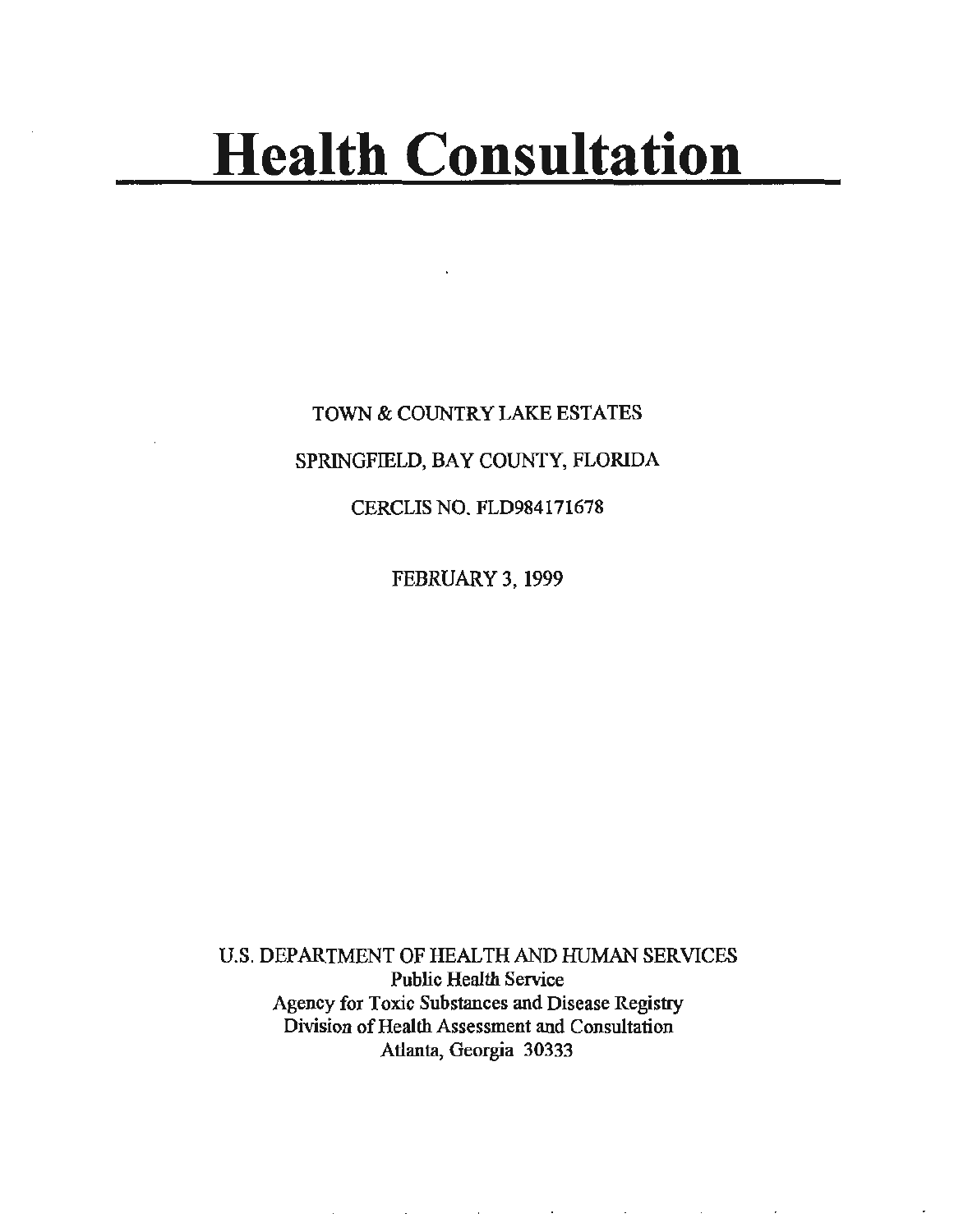# **Health Consultation: A Note of Explanation**

An ATSDR health consultation is a verbal or written response from ATSDR to a specific request for information about health risks related to a specific site, a chemical release, or the presence of hazardous material. In order to prevent or mitigate exposures, a consultation may lead to specific actions, such as restricting use of or replacing water supplies; intensifying environmental sampling; restricting site access; or removing the contaminated material.

In addition, consultations may recommend additional public health actions, such as conducting health surveillance activities to evaluate exposure or trends in adverse health outcomes; conducting biological indicators of exposure studies to assess exposure; and providing health education for health care providers and community members. This concludes the health consultation process for this site, unless additional information is obtained by A TSDR which, in the Agency's opinion, indicates a need to revise or append the conclusions previously issued.

> You May Contact A TSDR TOLL FREE at 1-888-42A TSDR or Visit our Home Page at: http://atsdrl.atsdr.cdc.gov:8080/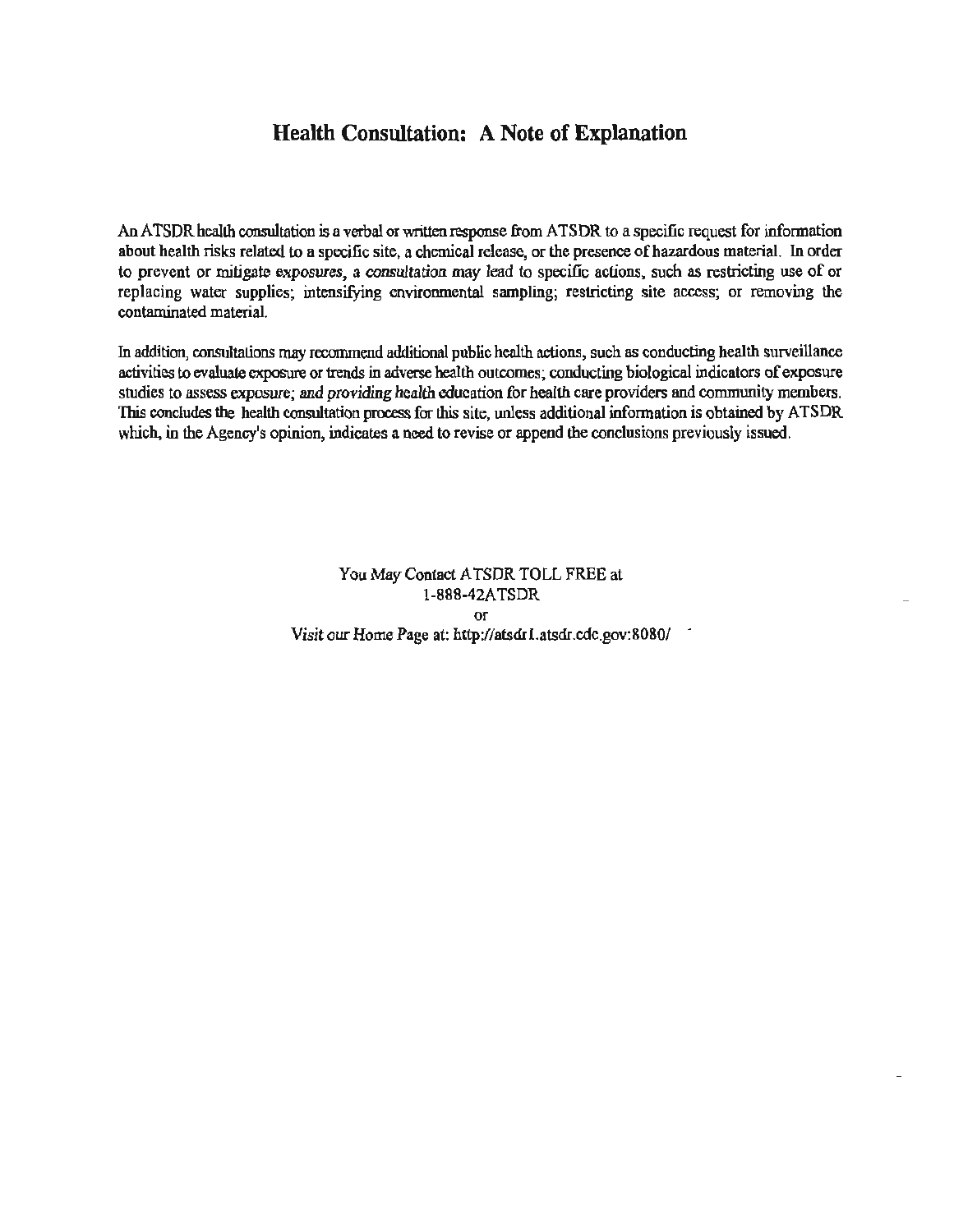# HEALTH CONSULTATION

# TOWN & COUNTRY LAKE ESTATES

# SPRINGFIELD, BAY COUNTY, FLORIDA

CERCLIS NO. FLD984171678

 $\sim 10^7$ 

 $\sim$ 

 $\sim 10^7$ 

Prepared by:

Florida Department of Health Bureau of EnvironmentalToxicology Under Cooperative Agreement with the Agency for Toxic Substances and Disease Registry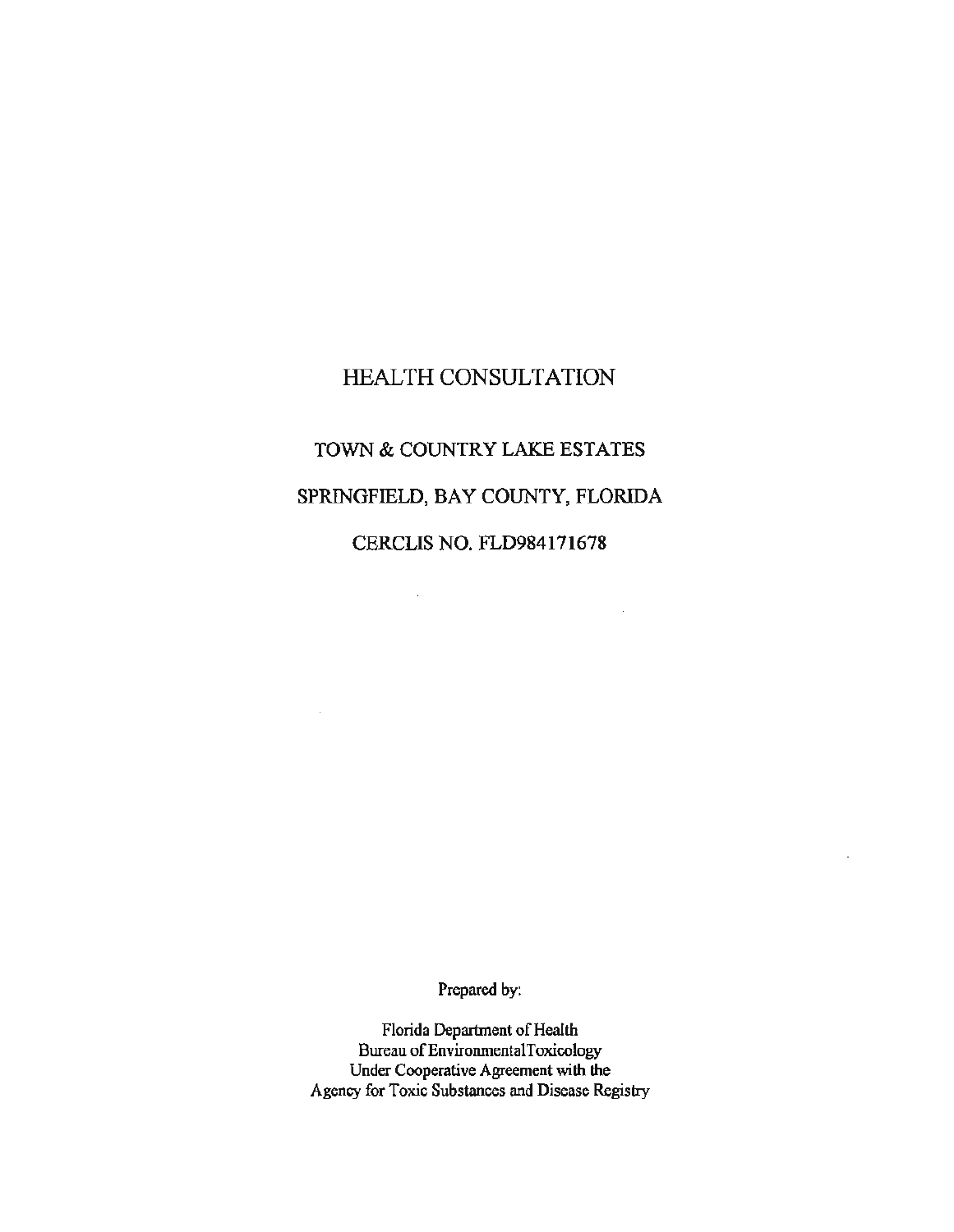#### Background and Statement of Issues

In September 1998, the Florida Department of Environmental Protection (FDEP) asked the Florida Department of Health (Florida DOH) to evaluate the potential health threat to residents of Town<br>and Country Lake Estates from exposure to chemicals in soil, sediment, and groundwater  $(1)$ . FDEP is concerned that chemicals in this residential neighborhood may pose a health risk to children and adults who live there.

This health consultation will assess the public health threat from contaminants found in soil, sediment, and groundwater at Town and Country Lake Estates. The interpretation, advice, and recommendations presented *in* this report are site-specific and should not be considered applicable to any other sites.

Town and Country Lake Estates *is* located at the corner of Eleventh Street and Bob Little Road (SR 22A) *in* Springfield, Bay County, Florida (Figs. 1, 2, 3 and 4). The site consists of about 45 acres that was the location of a former uncontrolled sanitary landfill. The landfill operated from the early 1960's to the early 1970's and is alleged to have received various wastes from a number of paperrnill and petrochemical companies. The Town and Country Lake Estates subdivision was subsequently built on top of the landfill. About 100 single family homes are in the subdivision (1) .

According to 1990 census data (2), about 6,000 people *live* within a one-mile radius of the site. Family income in this area ranges from about \$12,000-\$35,000 per year. Racial makeup of the population is about 76% white and 19% black. There are nine daycare centers, two public schools, a foster care home, and a nursing home within one mile of the site. There are about 160 private wells within this same area.

Soil, lake sediments, groundwater, and surface water have been sampled at the site. In June 1993, contractors for FDEP collected seven surface soil and three subsurface soil (depths not specified) samples from the site. They also collected five sediment samples, six groundwater samples, and three surface water samples. They analyzed the samples for metals, volatile organic chemicals (VOCs), and pesticides (3). In April 1998, FDEP contractors collected fourteen surface soil (depth 0-12 inches) and nine subsurface soil (depth > 12 inches) samples from the site. They also collected *six* sediment samples and seven groundwater samples. They analyzed the samples for metals, VOCs, pesticides, polycyclic aromatic hydrocarbons (PAHs), pentachlorophenol, dioxins, and furans {1).

On October 16, 1998 Bruce Tuovila, Florida DOH, visited the Town and Country Lake Estates community. The neighborhood consists of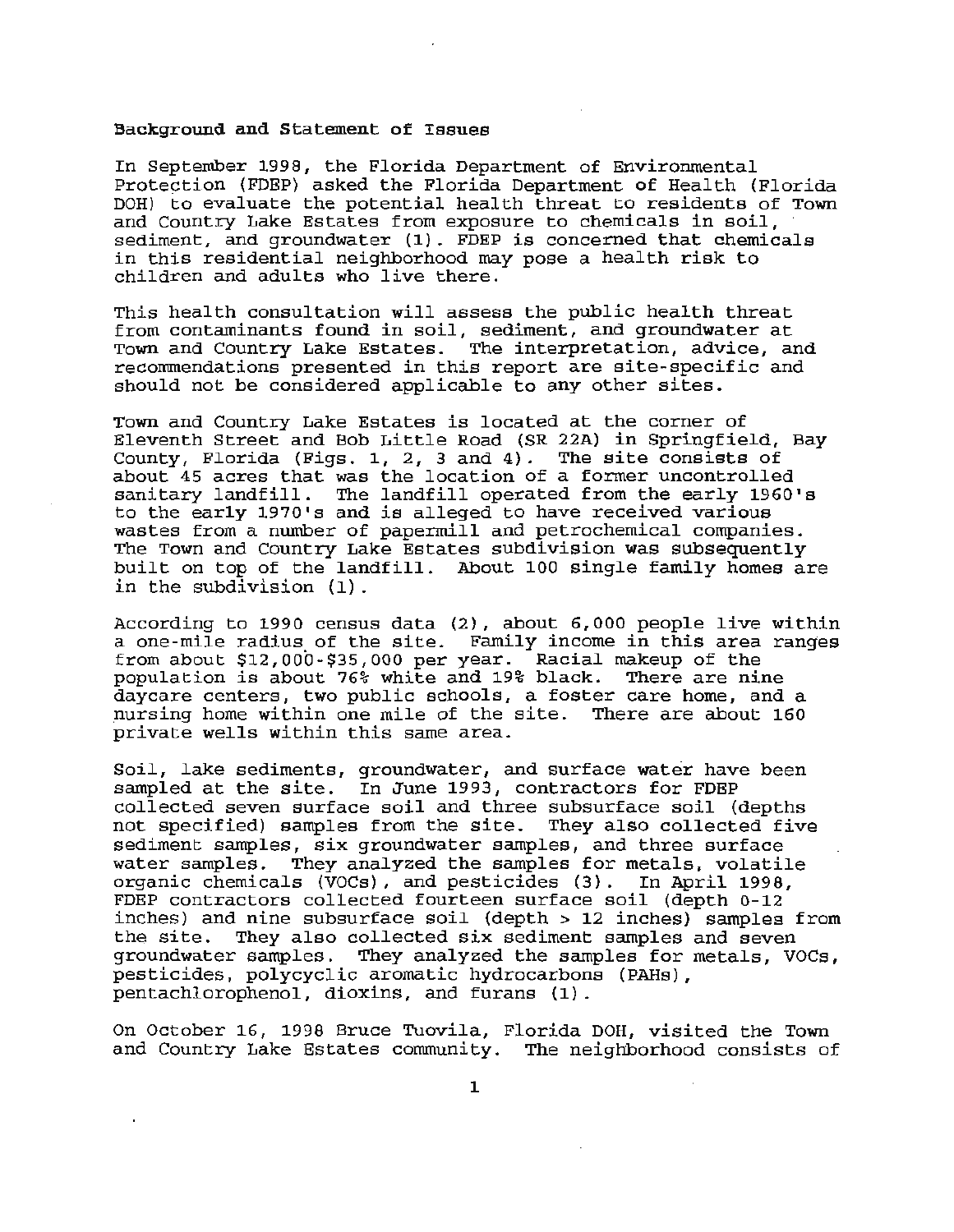middle income residential housing, mostly single-story ranchstyle houses. Access to the neighborhood properties is unrestricted. Most of the yards are covered with well-maintained grass, shrubs, and trees. At the southern end of the neighborhood, just north of Seventh Avenue (Fig. 4), there is an open field with large areas of exposed soil. Mr. Tuovila observed several dozen children playing in yards and on street sidewalks. Lake Charles forms the western border of the former landfill. Mr. Tuovila observed a small pier on the eastern side of the southern part of the lake. However, there was no other evidence of recreational use of the lake such as fishing or swimming.

Table 1 shows the maximum level of each chemical of potential health concern in the surface and subsurface soil samples collected at the site. Table 2 shows the maximum level of each chemical of potential health concern in sediment and groundwater samples. No chemicals were found at a level of health concern in surface water at the site. Chemicals not shown in the tables are below levels of human health concern. We selected these chemicals by comparing the maximum concentration found to standard comparison values. A comparison value is used as a means of selecting environmental contaminants for further evaluation to determine whether exposure to them has public health significance. Those contaminants that are known or suspected human carcinogens were evaluated for both carcinogenic and non-carcinogenic adverse health effects.

| CONTAMINANT    | <b>MAXIMUM</b><br>CONCENTRATION-<br><b>SURFACE SOIL</b> | <b>MAXIMUM</b><br>CONCENTRATION-<br><b>SUBSURFACE SOIL</b> |
|----------------|---------------------------------------------------------|------------------------------------------------------------|
| ARSENIC        | $6.2$ mg/kg                                             | ND                                                         |
| <b>BENZENE</b> | NA.                                                     | NA                                                         |
| DIOXIN (TEQ)   | 0.0000094 mg/kg                                         | ND                                                         |
| LEAD           | 95 mg/kg                                                | $35.2 \text{ mg/kg}$                                       |
| MANGANESE      | 37.2 mg/kg                                              | $62.9 \text{ mg/kg}$                                       |

Table 1. Maximum Contaminant Levels in Surface and Subsurface Soil Samples

mglkg - milligrams per kilogram of soil TEQ - Toxic Equivalents ND - not detected NA - not analyzed Sources: (l, 3)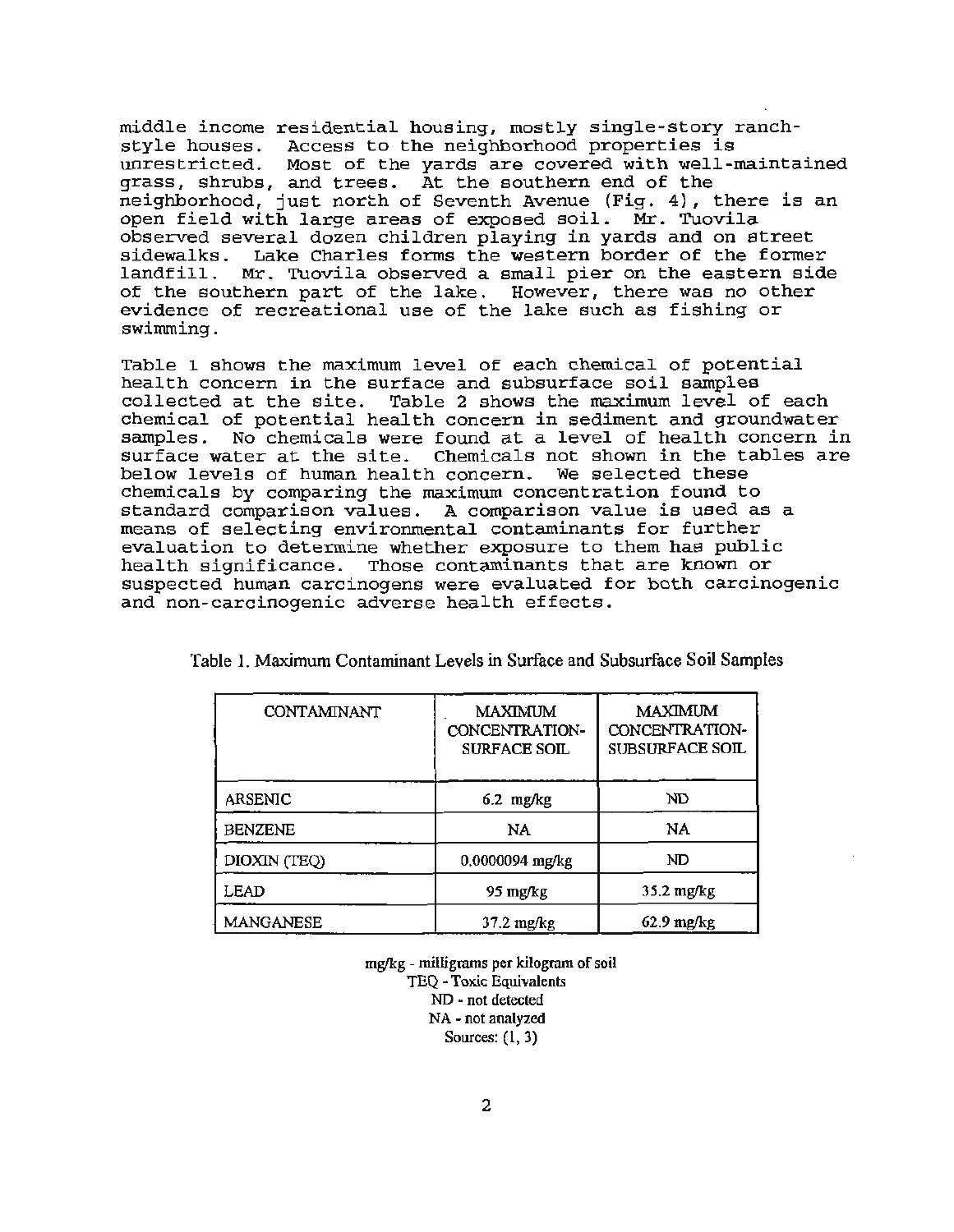| <b>CONTAMINANT</b> | MAXIMUM<br>CONCENTRATION-<br><b>SEDIMENT</b> | MAXIMUM<br>CONCENTRATION-<br><b>GROUNDWATER</b> |
|--------------------|----------------------------------------------|-------------------------------------------------|
| ARSENIC            | 14 mg/kg                                     | $10.5 \mu g/L$                                  |
| <b>BENZENE</b>     | NA                                           | 5 µg/L                                          |
| DIOXIN (TEQ)       | 0.000026 mg/kg                               | <b>NA</b>                                       |
| LEAD               | 73.4mg/kg                                    | $25.3 \mu$ g/L                                  |
| MANGANESE          | 29 mg/kg                                     | <u>176 μg/L</u>                                 |

Table 2. Maximum Contaminant Levels in Sediment and Groundwater Samples

mglkg - milligrams per kilogram of soil  $\mu$ g/L - micrograms per liter TEQ -Toxic Equivalents ND - not detected NA - not analyzed Sources:  $(1, 3)$ 

## Discussion

To evaluate health effects, ATSDR has developed Minimal Risk Levels (MRLs) for contaminants commonly found at hazardous waste<br>sites. The MRL is an estimate of daily human exposure to a The MRL is an estimate of daily human exposure to a contaminant below which non-cancer, adverse health effects are unlikely to occur. ATSDR developed MRLs for each route of exposure, such as ingestion, inhalation, and dermal contact, and for the length of exposure, such as acute (less than 14 days), intermediate {15 to 365 days), and chronic (greater than 365 days). ATSDR presents these MRLs in Toxicological Profiles. These chemical -specific profiles provide information on health effects, environmental transport, human exposure, and regulatory<br>status. The U.S. Environmental Protection Agency (EPA) has The U.S. Environmental Protection Agency (EPA) has developed reference doses (RfDs) to evaluate non-cancer health effects resulting from exposure to chemicals at Superfund sites.

Both MRLs and RfDs are health guideline values that are usually derived from experimental animal data, based on broad assumptions, and corrected by a series if uncertainty factors. Thus, the values serve only as guidelines and not as absolute values that explicitly divide ranges of safety from ranges of risk. Additional medical or toxicological information must be evaluated to determine what adverse health effects are likely from exposure to chemicals of concern at a site.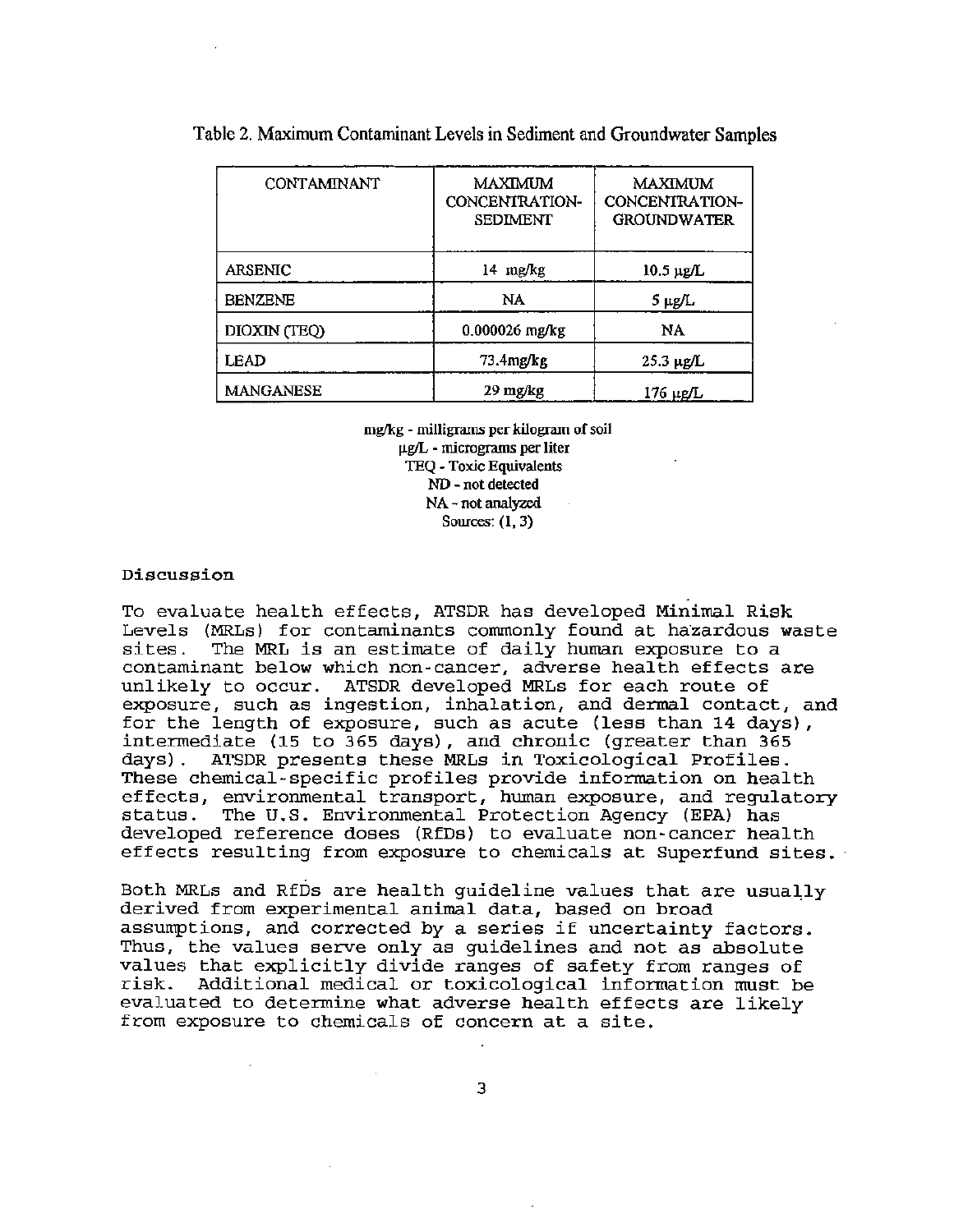To evaluate possible adverse health effects from incidental .<br>ingestion of chemicals in soil and sediments, we used a standard incidental ingestion rate of 200 milligrams per day (mg/day} for  $children$  and  $100$  mg/day for adults. To evaluate possible adverse health effects from ingestion of chemicals in water, we used a standard ingestion rate for water of 1 liter per day (L/day} for children and 2 L/day for adults. We also used a standard body weight of 15 kilograms (kg) for children and 70 kg for adults.

### Arsenic

The maximum estimated daily dose of arsenic for children and adults from incidental ingestion of soil and sediment at this<br>site is less than ATSDR's chronic oral MRL (4). This dose is at site is less than ATSDR's chronic oral MRL (4). least 100 times less than the lowest level that has been found to cause illness in humans or animals. Arsenic is a known human carcinogen. However, lifetime exposure to the maximum estimated daily dose of arsenic in soil and sediment would result in no apparent increase in the risk of cancer. Therefore, no illnesses are likely from incidental ingestion of arsenic in soil and sediment at this site. Arsenic also occurs in the shallow groundwater at the site. However, this water is not used for household consumption. Therefore, illnesses are not likely in children or adults from exposure to arsenic in groundwater.

## Benzene

FDEP only analyzed groundwater at this site for benzene. They did not analyze any soil or sediment samples for benzene. However, benzene is very volatile and is not likely to remain in the soil (5). Since groundwater at this site is not used for household consumption, no illnesses are likely to occur in children or adults from exposure to benzene in groundwater.

## Dioxin

ATSDR has established a chronic oral MRL for dioxin (6}. The maximum estimated daily dose of dioxin for children and adults maximum estimated daily dose of dioxin for enfliciten and addits<br>from incidental ingestion of soil and sediment at this site is at least 10 times less than the MRL. Therefore, it is not likely<br>that illnesses will occur from incidental ingestion of dioxin in soil and sediment at this site. FDEP did not analyze water samples for dioxin. However, dioxins have a low solubility in water and adhere very strongly to soil particles (6). Therefore, it is not likely that significant levels of dioxin are present in groundwater or surface water at the site.

#### Lead

ATSDR has not established an MRL for lead. However, a No Observed Adverse Effect Level (NOAEL) has been developed based on observations of impaired blood production and changes in liver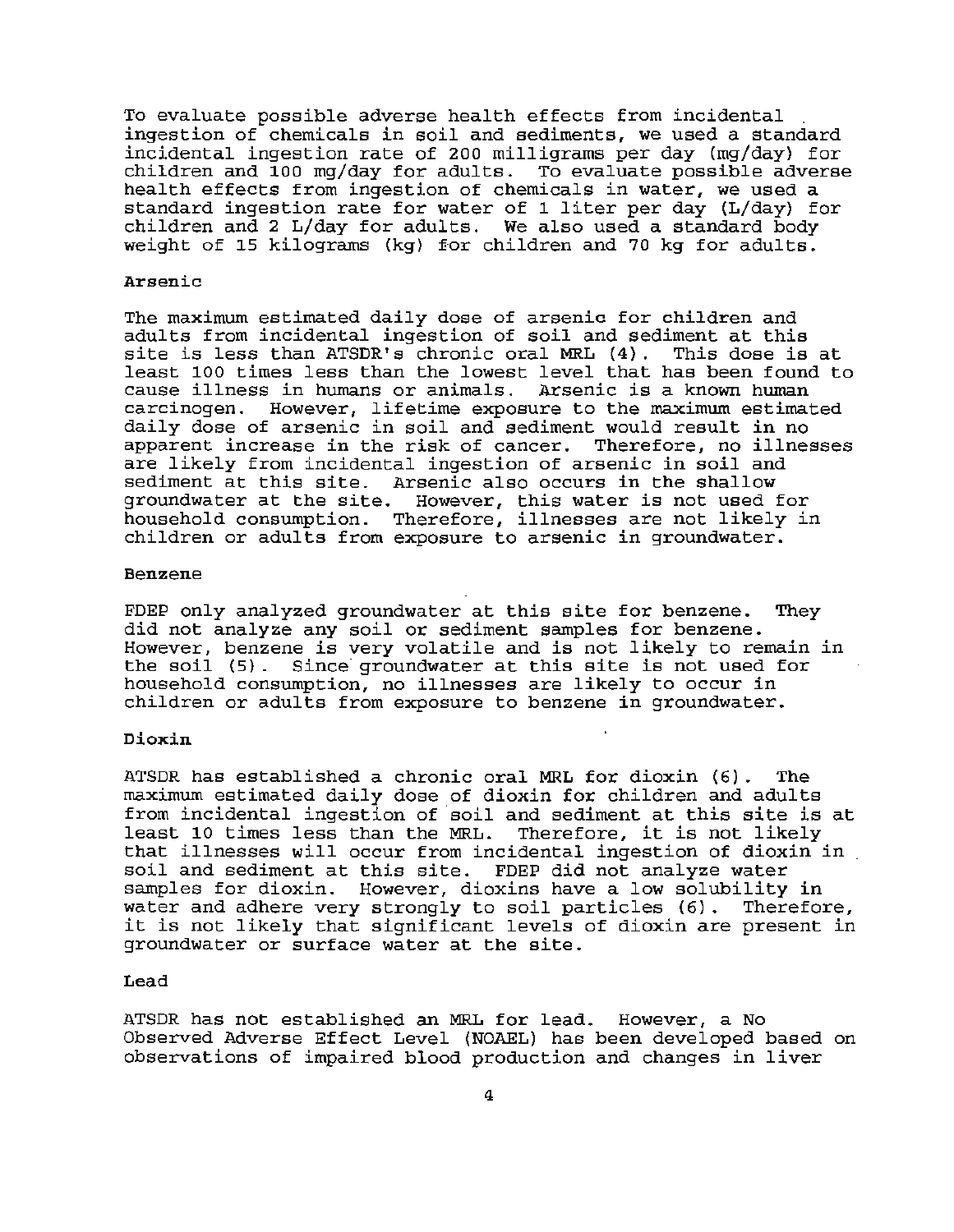enzymes in rats (7). The maximum estimated daily dose of lead for children and adults from incidental ingestion of soil and sediment at this site is less than the NOAEL. Therefore, it is not likely that illnesses will occur from incidental ingestion of lead in soil and sediment at this site. Lead also occurs in the shallow groundwater at the site. However, this water is not used for household consumption. Therefore, illnesses are not likely in children or adults from exposure to lead in groundwater.

#### Manganese

Manganese is an essential nutrient in the diet. Children and adults need between 1-5 mg of manganese per day for good health (8) . The maximum estimated daily dose of manganese from incidental ingestion of soil and sediment at this site is at least 100 times less than this amount. Therefore, it is not likely that illnesses will occur in children or adults from incidental ingestion of manganese in soil and sediment at this site. Manganese also occurs in the shallow groundwater at the site. However, this water is not used for household consumption. Therefore, illnesses are not likely in children or adults from exposure to manganese in groundwater.

## Child Health Considerations

Because children are present in this neighborhood, the health effects from exposure to chemicals in young children are a special concern. Children are generally exposed to greater levels of contaminants in soil because their activities bring them into greater contact with the soil. They are often more sensitive to the effects of chemical exposures than adults.

Children are especially sensitive to the effects of exposure to lead (7). They may also be at increased risk from exposure to benzene (5) and manganese (8). However, as detailed in the discussion section above, exposure to these chemicals in young children, at the levels found at this site, is not likely to cause any illnesses.

## Conclusions

Based upon the information reviewed, we conclude that illnesses are unlikely in adults and children from exposure to contaminants in soil, sediments, groundwater and surface water at this site. The site poses no apparent health threat. If additional intormation becomes available concerning chemical exposures at this site, Florida DOH will evaluate that information to determine what actions, if any, are necessary.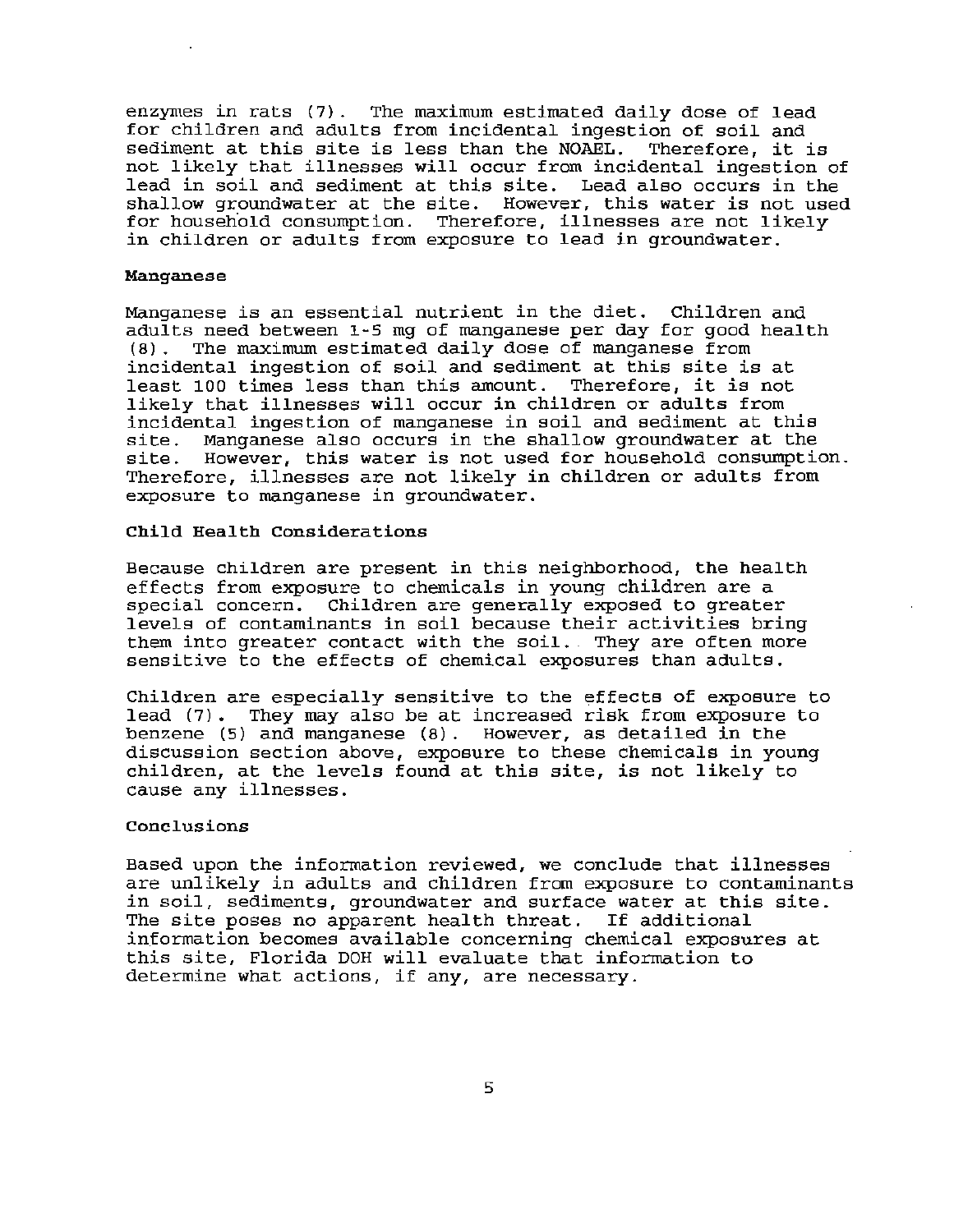#### Recommendations

The Florida Department of Health recommends no further public health actions regarding soil, sediments, groundwater, or surface water at the Town and Country Lake Estates site.

#### References

- 1. Florida Department of Environmental Protection. Letter to Tillman McAdams, U.S. Environmental Protection Agency, from James McCarthy, Florida Department of Environmental Protection, requesting a health assessment of contamination at the Town and Country Lake Estates site, Bay County, Florida.
- 2. Bureau of the Census, U.S. Department of Commerce, Washington, DC, 1990 Census Data Files.
- 3. Florida Department of Environmental Protection. Letter to Bruce Tuovila, Florida Department of Health, from James McCarthy, Florida Department of Environmental Protection, transmitting sampling analysis results for the Town and Country Lake Estates site, Bay County, Florida.
- 4. Agency for Toxic Substances and Disease Registry. Toxicological Profile for Arsenic (Update) . ATSDR: Atlanta, April 1993.
- 5. Agency for Toxic Substances and Disease Registry. Toxicological Profile for Benzene (Update). ATSDR: Atlanta, September 1997.
- 6. Agency for Toxic Substances and Disease Registry. Toxicological Profile for Chlorinated Dibenzo-p-Dioxins (Draft Update). ATSDR: Atlanta, September 1997.
- 7. Agency for Toxic Substances and Disease Registry. Toxicological Profile for Lead (Draft Update) . ATSDR: Atlanta, August 1997.
- 8. Agency for Toxic Substances and Disease Registry. Toxicological Profile for Manganese (Draft Update) . ATSDR: Atlanta, September 1997.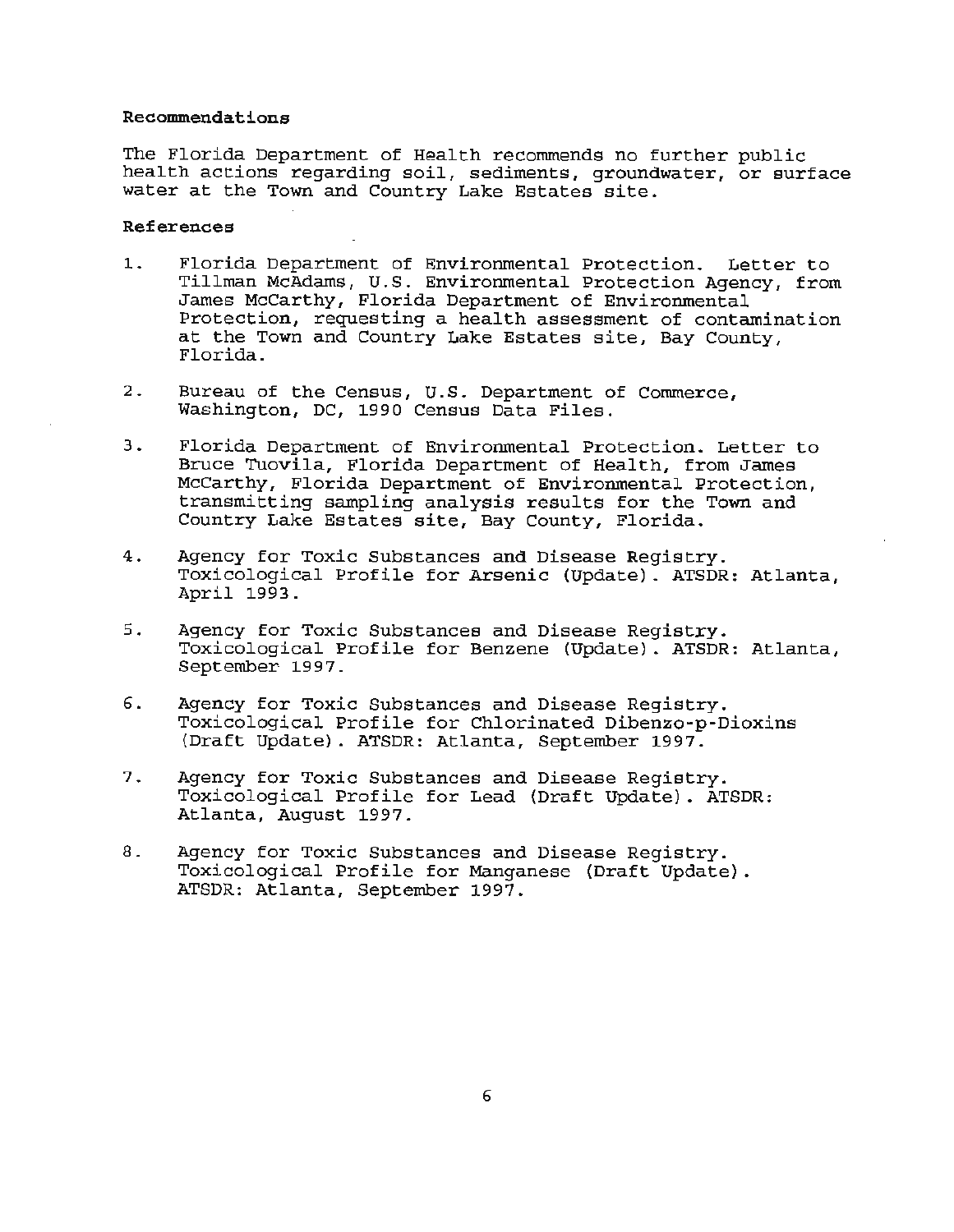Health Consultation Author

Druce Danile

Bruce J. Tuovila Biological Scientist Bureau of Environmental Toxicology (850) 488 - 3385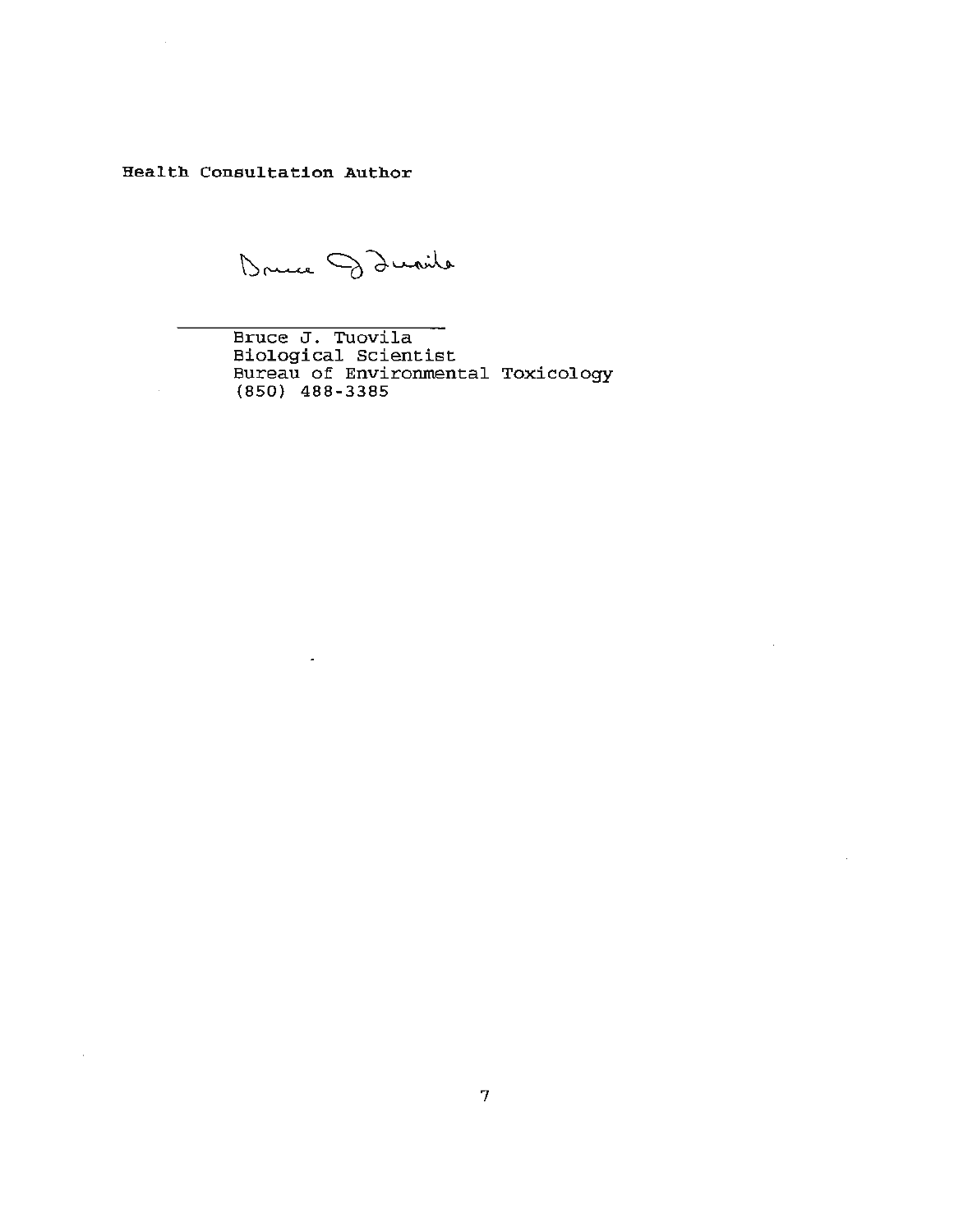#### CERTIFICATION

This Town and Country Lake Estates Health Consultation was prepared by the Florida Department of Health under a cooperative agreement with the Agency for Toxic Substances and Disease Registry (ATSDR) . It is in accordance with approved methodology and procedures existing at the time the health consultation was begun.

Roberta Erlun

Technical Project Officer Division of Health Assessment and Consultation (DHAC) ATSDR

The Division of Health Assessment and Consultation, ATSDR, has reviewed this health consultation, and concurs with its findings.

 $\frac{\sqrt{\pi C}}{\pi \text{ichard Gillig}}$ Section Chief, SPS, SSAB, DHAC, ATSDR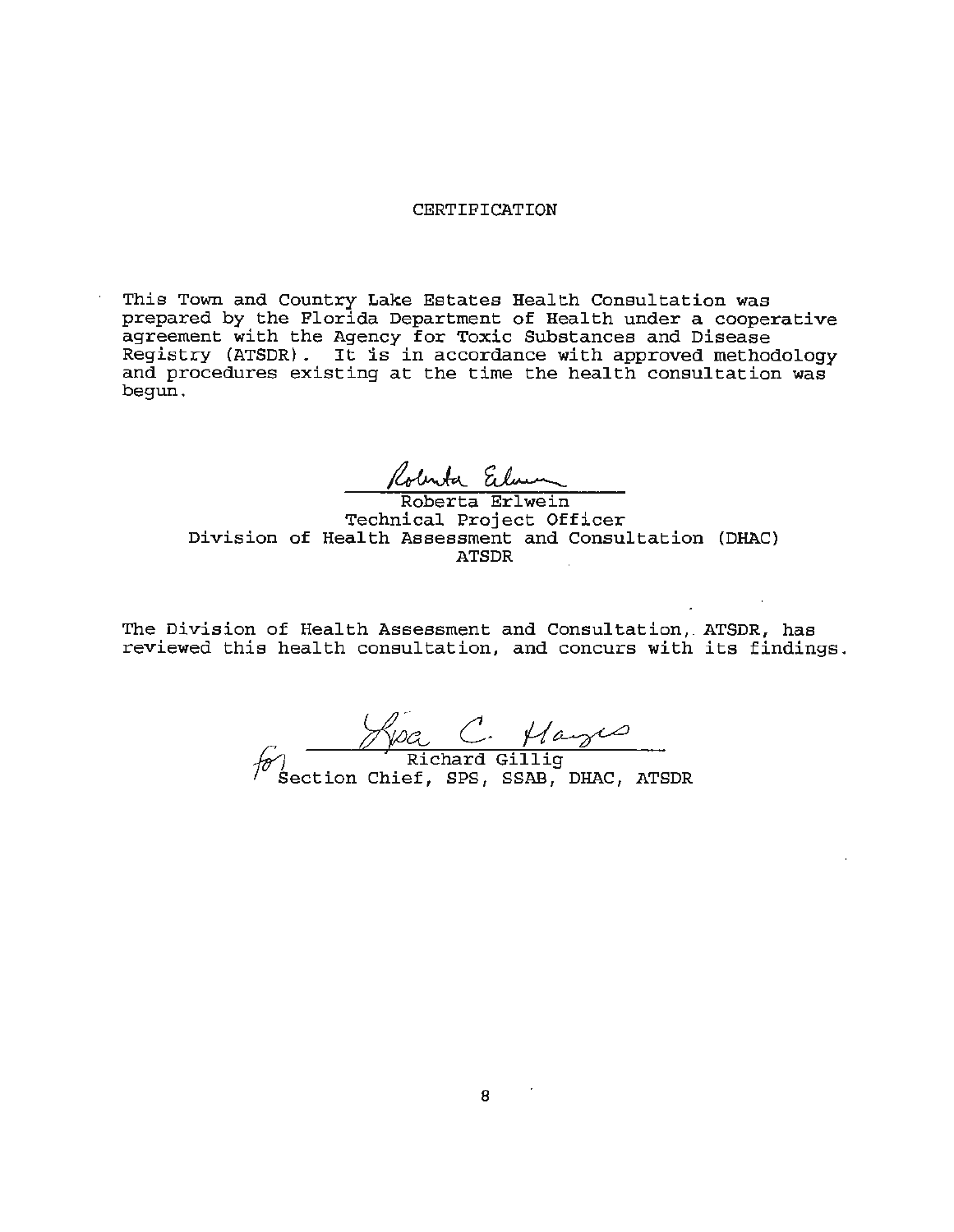

Figure 1. State Map Showing Location of Bay County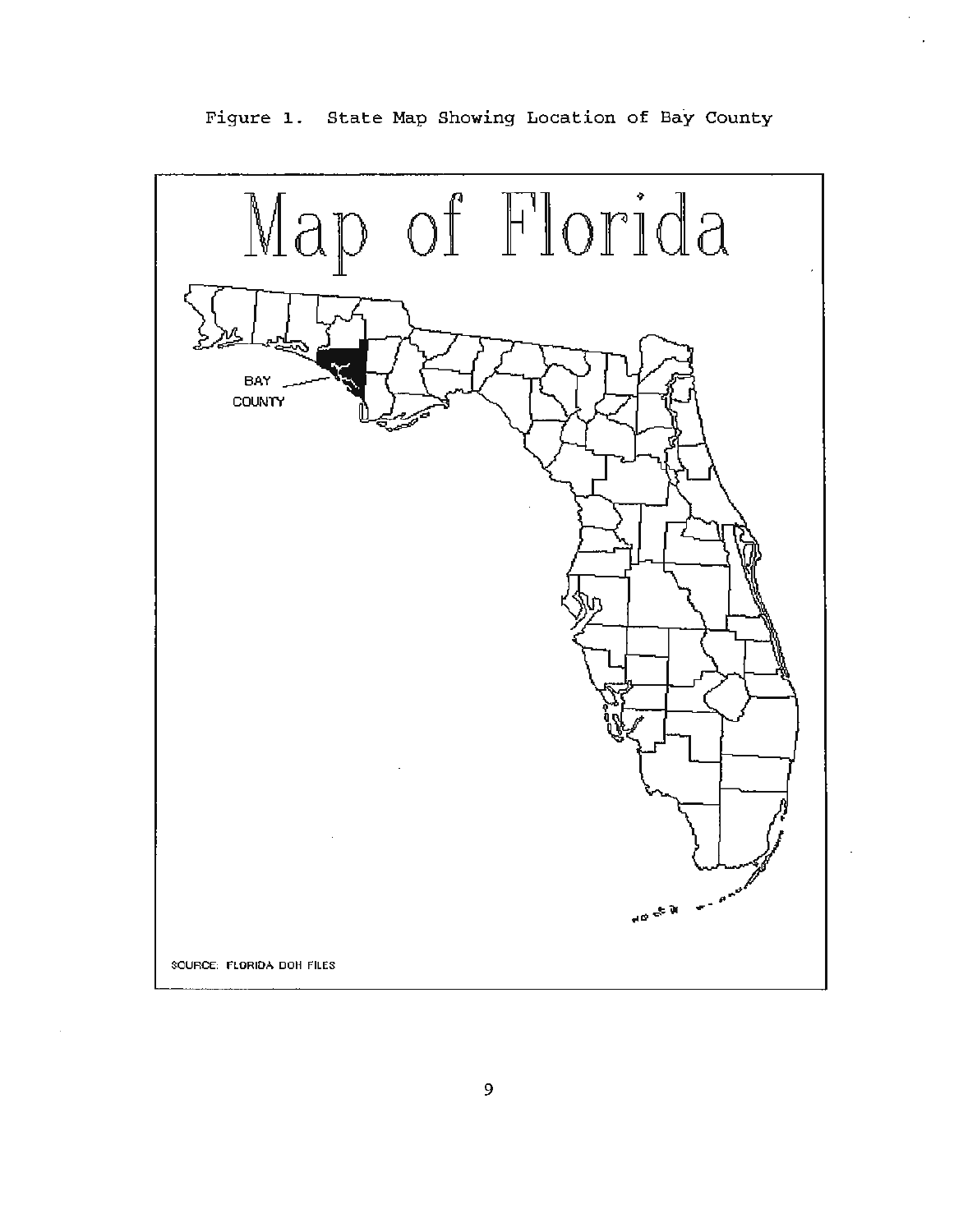# Figure 2. Location of Town and Country Lake Estates in Bay County

 $\epsilon$ 

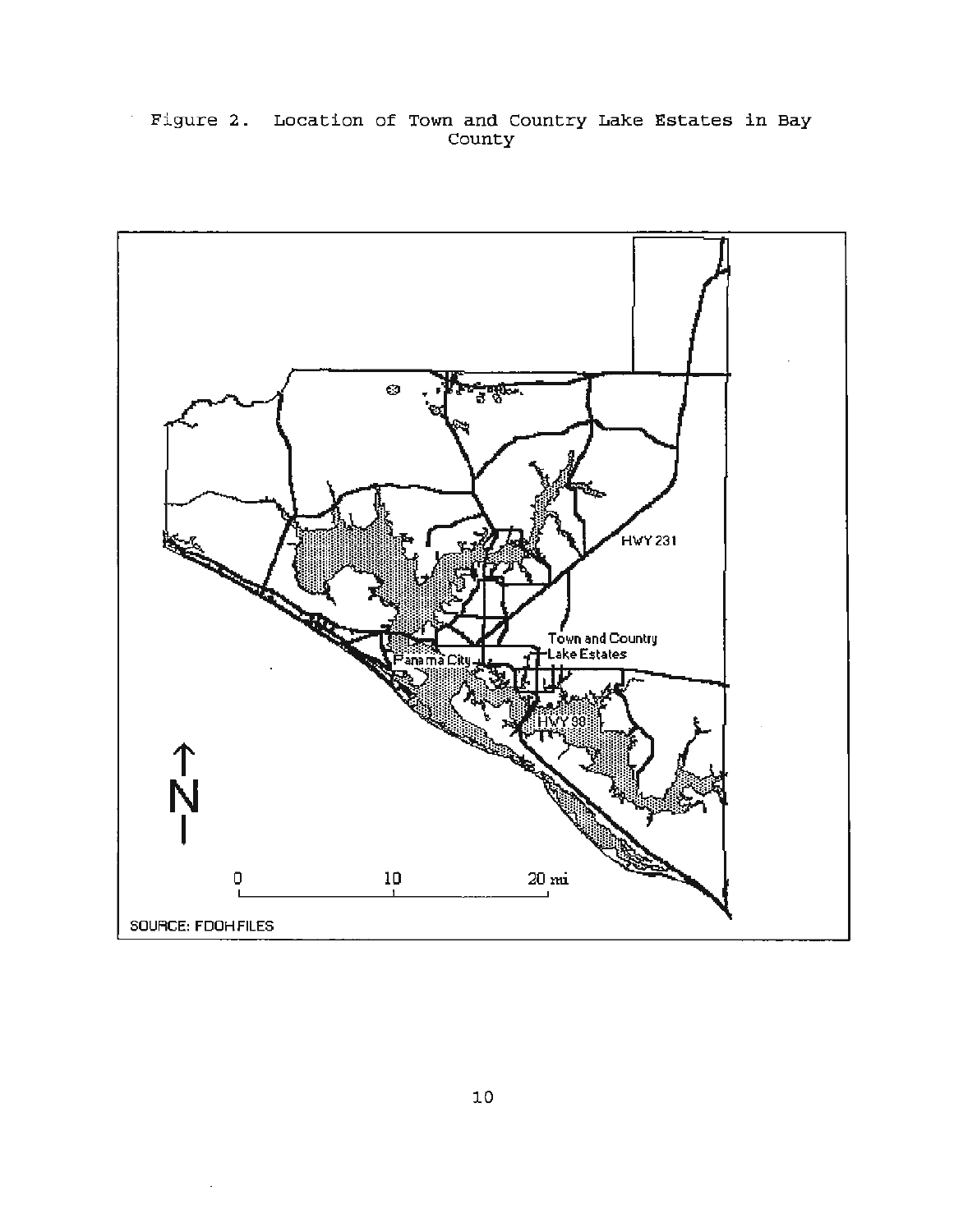

Figure 3. Location of Town and Country Lake Estates in Springfield